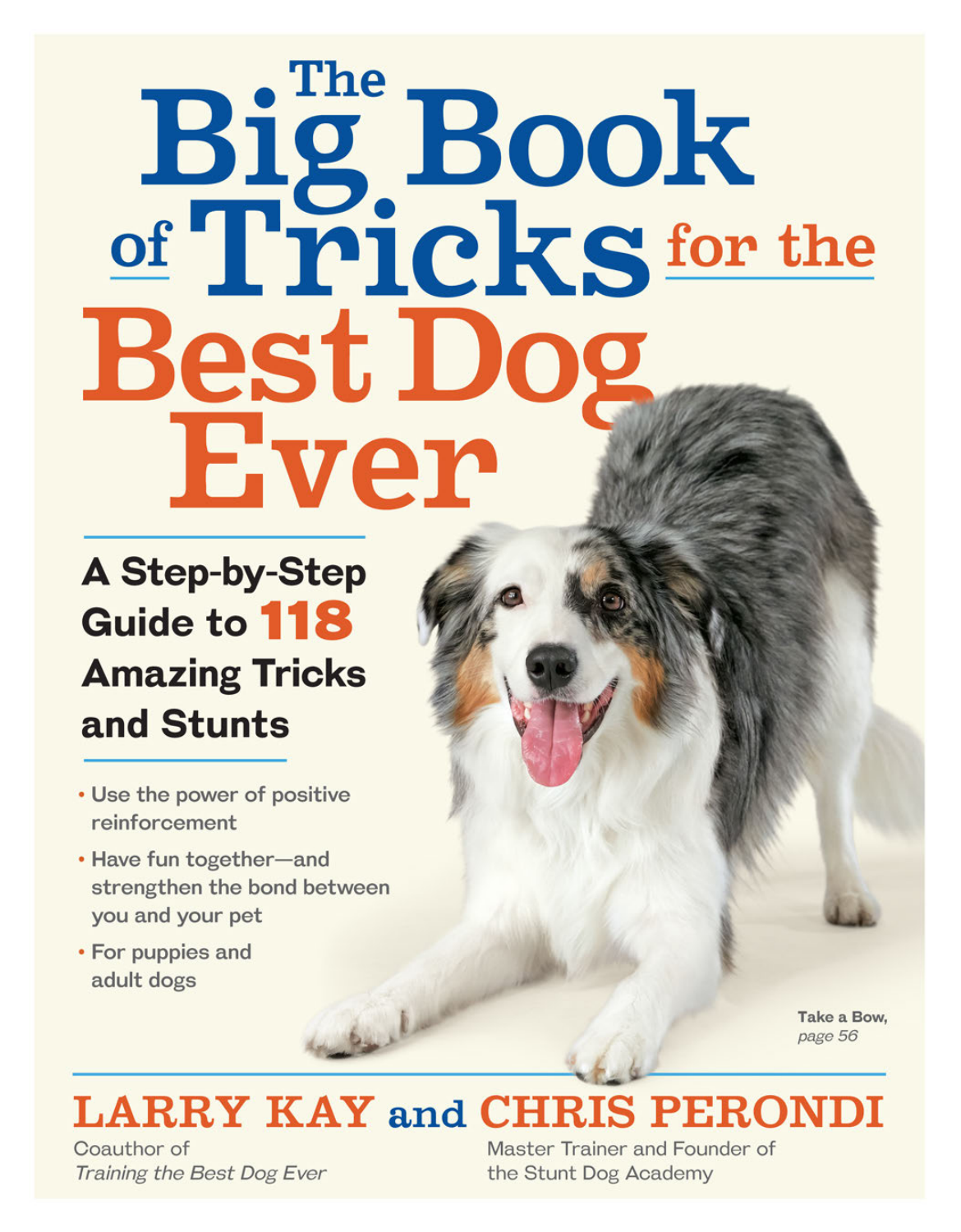## Appendix 4: Training Log

Keep track of your dog's training progress. Check off each trick your dog learns. Note the specific cues you're using. In the spirit of this book's "many paths to victory" philosophy, note which training methods work best for your dog and note any Troubleshooting or Pro Tips you use.

When you work on any of the many Challenges throughout the book, or when your dog offers a behavior that you're trying to capture, make note of those variations. Also, use this log to help you set goals by noting the Building Blocks you'll need to learn a trick or stunt.

### Beginner Tricks

| <b>NAME</b>                 | <b>PAGE</b> | <b>NOTES</b> |
|-----------------------------|-------------|--------------|
| The 101 Box                 | 15          |              |
| Peekaboo                    | 18          |              |
| Peekaboo Sit                | 20          |              |
| <b>Paw Shake</b>            | 22          |              |
| <b>Tug and Release</b>      | 25          |              |
| Fetch                       | 26          |              |
| <b>Boing</b>                | 28          |              |
| Jump Over                   | 30          |              |
| <b>Spin and Twist</b>       | 32          |              |
| <b>Circle and Around</b>    | 34          |              |
| <b>Heel and Side Switch</b> | 36          |              |
| <b>Sit Pretty</b>           | 38          |              |
| Time Out                    | 40          |              |
| Belly Up                    | 42          |              |
| Roll Over                   | 44          |              |
| Back Up                     | 46          |              |
| <b>Crawl on Lure</b>        | 48          |              |
| <b>Cookie Paw</b>           | 50          |              |
| <b>Sad Puppy</b>            | 52          |              |
| Speak                       | 54          |              |
| Take a Bow                  | 56          |              |
| Find Me                     | 58          |              |
| Which Hand?                 | 60          |              |

Download free copies of this Training Log at dogtricksandstunts.com.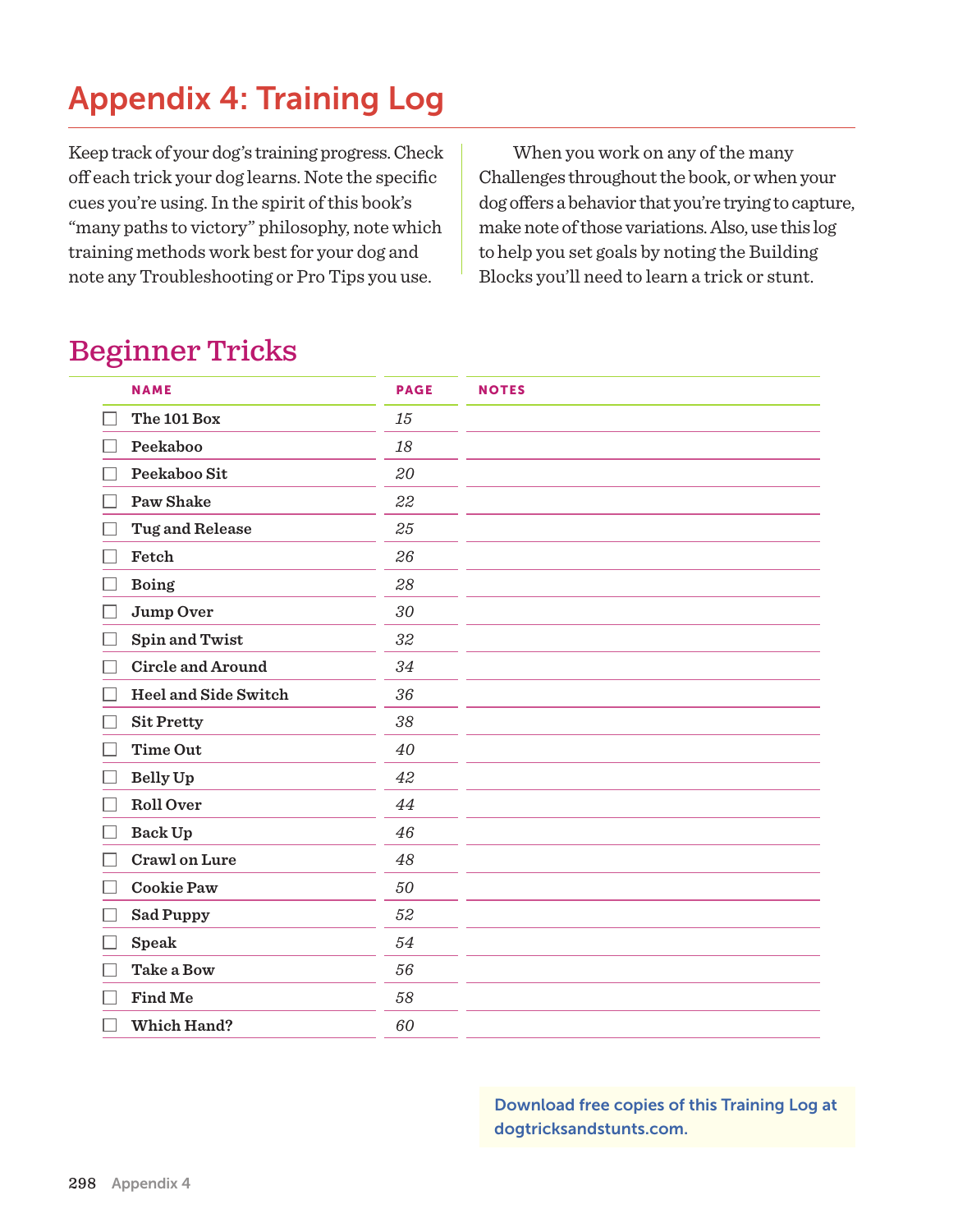#### Intermediate Tricks

|                          | <b>NAME</b>                    | <b>PAGE</b> | <b>NOTES</b> |
|--------------------------|--------------------------------|-------------|--------------|
|                          | Get on a Platform              | 64          |              |
|                          | <b>Jump Across Platforms</b>   | 68          |              |
|                          | Feet Up                        | 70          |              |
|                          | Get in a Box (or Bowl)         | 72          |              |
|                          | Get on a Perch                 | 74          |              |
| $\overline{\phantom{a}}$ | Rotate on a Perch              | 76          |              |
|                          | <b>Run the Bases</b>           | 78          |              |
|                          | Touch a Target                 | 81          |              |
|                          | Push a Buzzer                  | 84          |              |
|                          | Ring the Bell                  | 86          |              |
|                          | Close the Door                 | 88          |              |
| $\vert \ \ \vert$        | Open the Door                  | 90          |              |
|                          | Push a Ball                    | 92          |              |
|                          | Kiss (with Sticky Nose Target) | 94          |              |
|                          | <b>Chin Rest and Freeze</b>    | 96          |              |
|                          | <b>Cookie Nose</b>             | 98          |              |
| ш                        | <b>Cookie Nose Flip</b>        | 100         |              |
| $\Box$                   | Hoop Jump                      | 102         |              |
|                          | Jump over My Arm               | 104         |              |
|                          | Jump Through My Arms           | 106         |              |
|                          | Jump into My Arms              | 108         |              |
|                          | Figure Eight                   | 110         |              |
|                          | <b>Walking Leg Weave</b>       | 112         |              |
| $\vert \ \ \vert$        | On Two                         | 114         |              |
|                          | Fetch Two Named Objects        | 116         |              |
|                          | Toy Cleanup                    | 118         |              |
|                          | Catch a Ball                   | 120         |              |
|                          | <b>Bow Trick: Butt Balance</b> | 122         |              |
|                          | Crawl on Cue                   | 124         |              |
|                          | Look Away                      | 126         |              |
|                          | Shy                            | 128         |              |
|                          | <b>Say Your Prayers</b>        | 130         |              |
|                          | Wrap It Up                     | 132         |              |
|                          | <b>Shell Game</b>              | 134         |              |
|                          | Come and Go                    | 136         |              |
|                          | $\rm{Go}\, \rm{Find}$          | $137\,$     |              |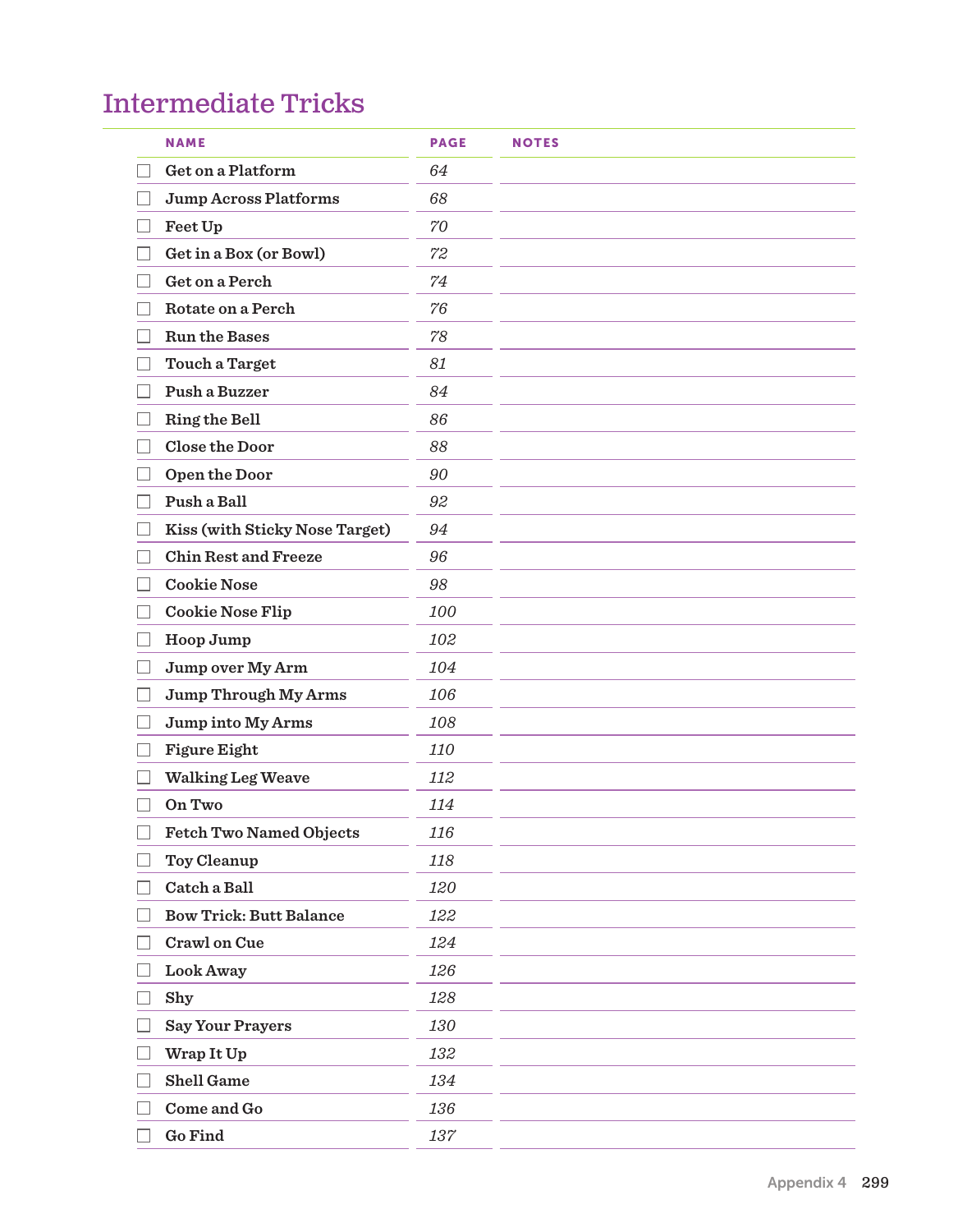## Pro Tricks and Stunts

| <b>NAME</b>                   | <b>PAGE</b> | <b>NOTES</b> |
|-------------------------------|-------------|--------------|
| <b>Moviemaking</b>            | 140         |              |
| <b>Costume Acclimation</b>    | 144         |              |
| Sticky Paw on an Object       | 149         |              |
| Lean In                       | 150         |              |
| <b>Step Slowly</b>            | 151         |              |
| <b>Head Shake No</b>          | 152         |              |
| Hug an Object                 | 154         |              |
| Send Around a Corner          | 156         |              |
| Carry an Object to a Mark     | 158         |              |
| Push a Shopping Cart          | 159         |              |
| <b>Steal the Handkerchief</b> | 160         |              |
| Ride in a Wagon               | 162         |              |
| Peek over a Wall              | 164         |              |
| Climb in a Suitcase           | 166         |              |
| <b>Wipe Your Paws</b>         | 168         |              |
| Limp                          | 170         |              |
| Crash Through a Barrier       | 172         |              |

| <b>Live Performance</b>                    | 176 |  |
|--------------------------------------------|-----|--|
| Core Strengthening<br>and Balance Training | 184 |  |
| Jump Through My Legs                       | 186 |  |
| <b>Knee Rebound</b>                        | 188 |  |
| <b>Chest Rebound</b>                       | 190 |  |
| <b>Back Stall</b>                          | 192 |  |
| <b>Foot Stall</b>                          | 194 |  |
| Back Up to Feet Up                         | 196 |  |
| <b>Big Ball Roll</b>                       | 198 |  |
| Pull a Wagon                               | 200 |  |
| Jump Rope with One Turner                  | 202 |  |
| <b>Jump Rope with Two Turners</b>          | 204 |  |
| Hug My Leg                                 | 206 |  |
| Hug Me                                     | 208 |  |
| <b>Hide Your Head</b>                      | 209 |  |
|                                            |     |  |